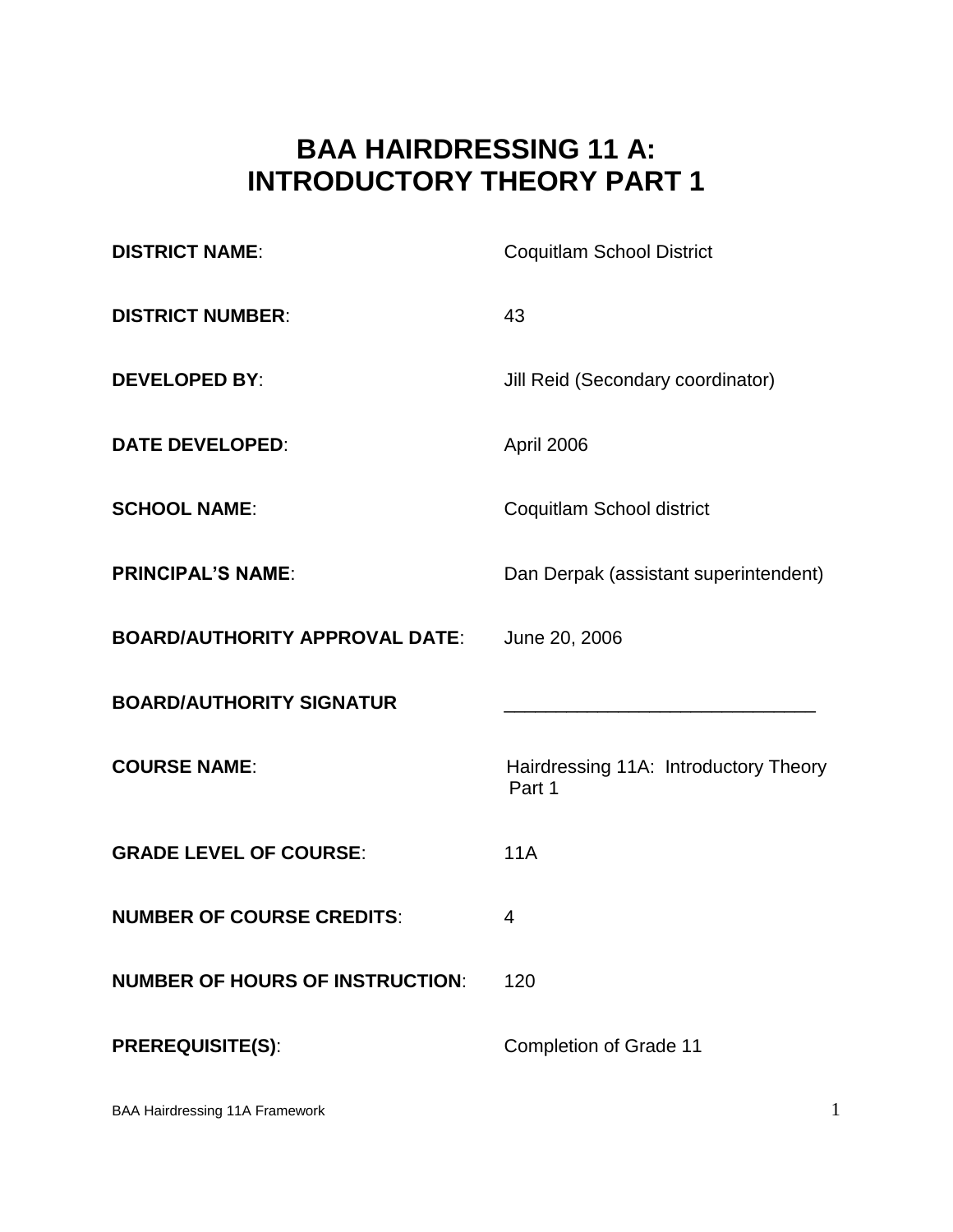# **SPECIAL TRAINING, FACILITIES OR EQUIPMENT REQUIRED**:

Hairdressing Salon, "Tools of the Trade"

#### **COURSE SYNOPSIS**:

Hairdressing 11A is a theory course which introduces students to the basic principles of hairdressing and the organization and management of a hair salon. Basic principles form the foundation for practical work with clients. Students are introduced to the operation of a hair salon including reception duties, product selection and knowledge, client relations, and record keeping.

#### **RATIONALE**:

This course will:

- Provide students with an introduction to the theory of hairdressing
- Provide students with an overview of the operation and management of a hair salon
- Provide students with opportunity to practice skills

This course is taken concurrently with two other hairdressing courses which emphasis practical skill development. Students need this course as a foundation for the building of practical skills and in order to qualify for professional licensing at the completion of their secondary school hairdressing training.

# **ORGANIZATIONAL STRUCTURE:**

| <b>UNIT</b>    | <b>TITLE</b>                    | <b>TIME</b> |
|----------------|---------------------------------|-------------|
|                | <b>Professional Development</b> | 10          |
| $\overline{2}$ | Salon Ecology                   | 15          |
| 3              | Anatomy and Physiology          | 10          |
| $\overline{4}$ | Tricology                       | 15          |
| 5              | Electricity                     | 10          |
| 6              | Chemistry                       | 15          |
| 7              | Hair cutting                    | 25          |
| 8              | <b>Hair Styling</b>             | 20          |
|                | <b>Total Hours</b>              | 120         |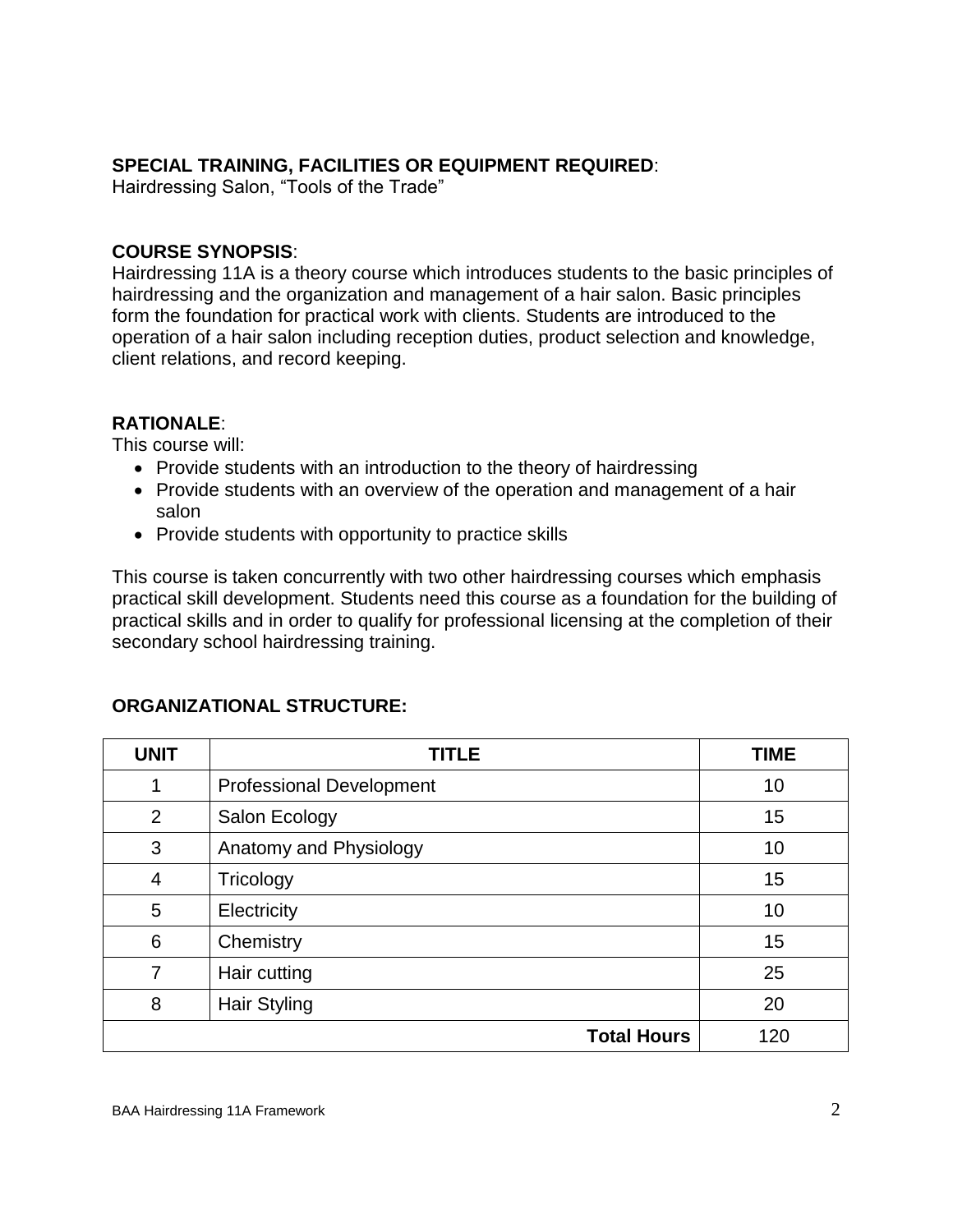# **UNIT 1**: **Professional Development**

Professional development presents three main concepts: healthy mind and body, effective communication and human relations skills. It provides the students with fundamental guidelines for lifelong professional development and begins to lay the foundation for the consultation process between client and stylist. Students learn the elements of effective communication.

## **Curriculum Organizers**

- Healthy Mind and Body
- Effective communication
- Human Relations skills

#### **Learning Outcomes**

*It is expected that students will be able to:*

- Learn the importance of maintaining a healthy life style as a means of balancing personal and career life. Students develop self awareness to better understand and work more effectively with clients
- Develop an understanding of the various communication skills including verbal and non verbal
- Learn conflict resolution skills and problem solving approaches

## **Unit 2**: **Salon Ecology**

Introduction to three main concepts: Microbiology, infection control and first aid and safety.

# **Curriculum Organizers**

- What is microbiology?
- Growth of Bacteria
- Viruses
- Infection and infection control
- Sanitation and Disinfection
- First aid

#### **Learning Outcomes**

*It is expected that students will be able to:*

- Recognize the structure and function of bacteria and viruses by their:
	- o Types
	- o Classifications
	- o Growth and reproduction patterns
	- o Relationship to the spread of infection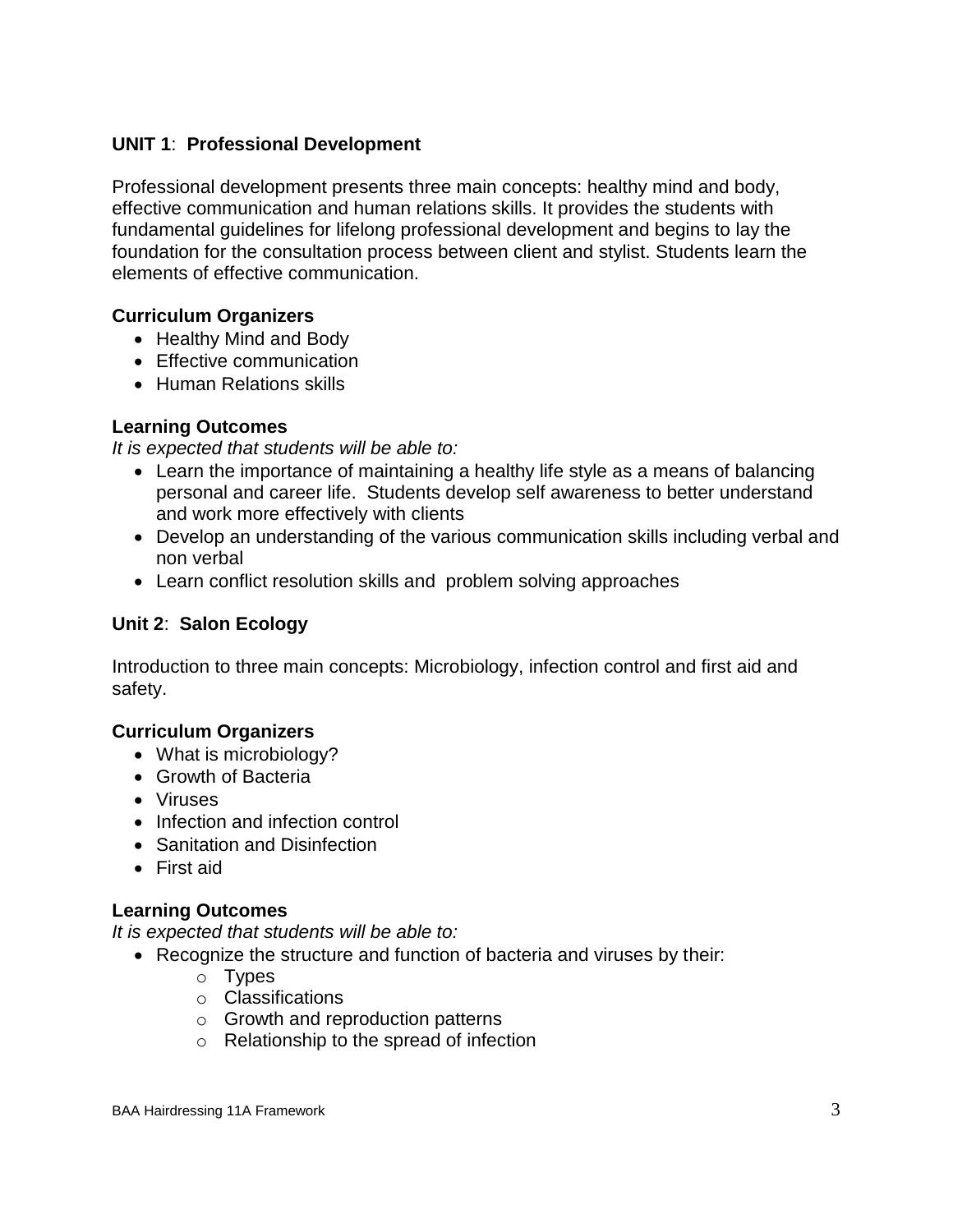## **Unit 3**: **Anatomy and Physiology**

Anatomy and Physiology presents two main concepts: building blocks of the human body and basic body systems. This unit focuses on fundamental knowledge of anatomy and physiology that is necessary to enhance the quality of hair, nail, and skin care.

#### **Curriculum Organizers**

- Building blocks of the Human Body
- Body Systems:
	- o Skeletal
	- o Muscular
	- o Circulatory
	- o Nervous
	- o Digestive
	- o Excretory
	- o Respiratory
	- o Endocrine

#### **Learning Outcomes**

*It is expected that students will be able to:*

- Students will be able to explain the relationship and function of:
	- o Cells
	- o Tissues
	- o Primary organs
	- $\circ$  Body systems within the human body
- Identify the structure, function, and primary cosmetological significance of eight major body systems.

#### **Unit 4**: **Tricology**

Trichology presents three main concepts: hair theory, hair care and draping, shampooing and scalp massage. This unit focuses on fundamental knowledge regarding the phases of hair growth, common hair and scalp disorders and causes and treatments of hair loss as well as the attentiveness and skill needed during draping, shampooing and scalp massage procedures.

#### **Curriculum Organizers**

- Hair Growth and Hair bulb formation
- Draping, Shampooing and Scalp massage
- Wet Hair Services

#### **Learning Outcomes**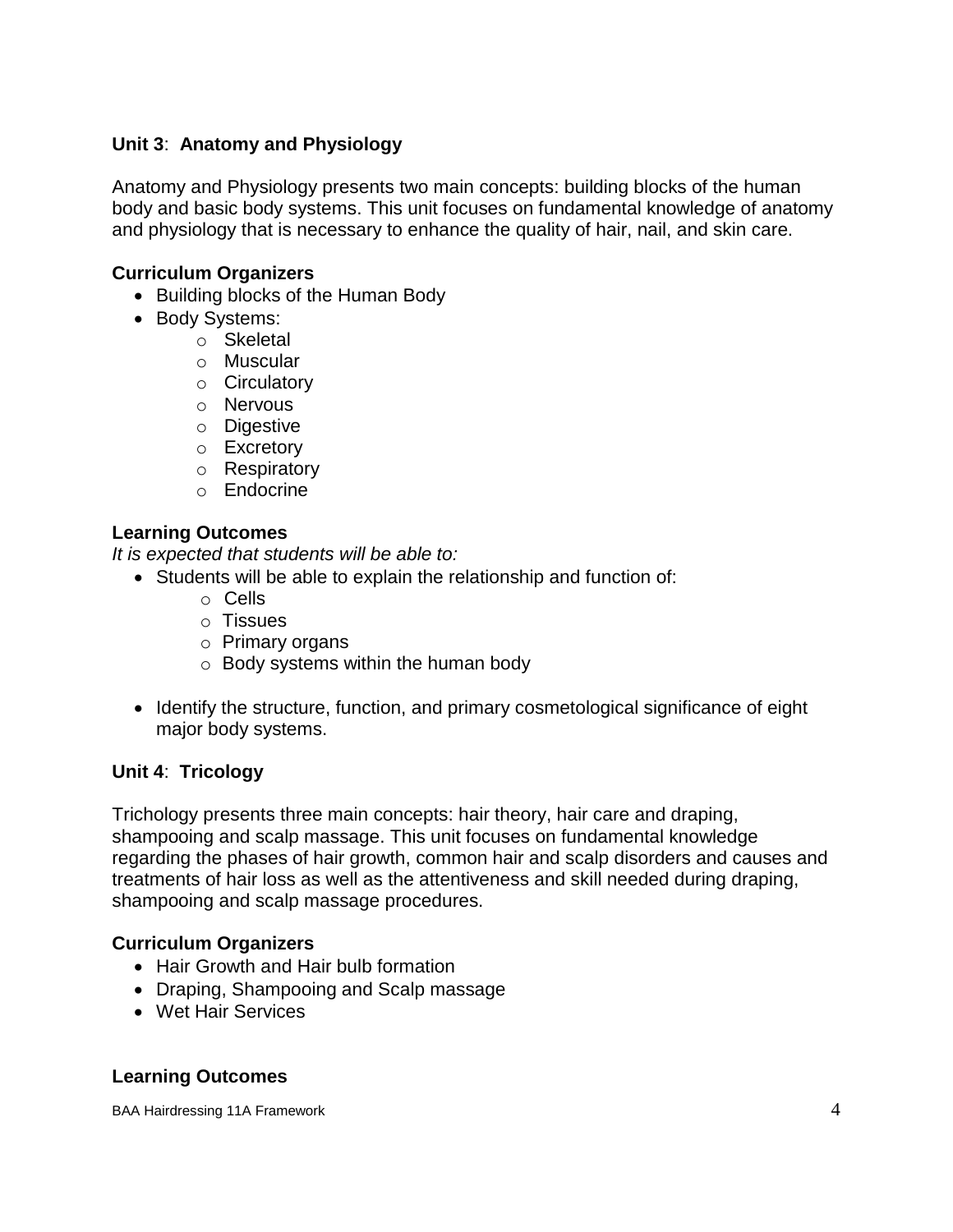*It is expected that students will be able to:*

- define the theory of hair including:
	- o Formation
	- o Growth
	- o Structure
	- o Behaviour
	- o Colour

# **Unit 5**: **Electricity**

Electricity presents two main concepts: principles of electricity and electricity in cosmetology.

# **Curriculum Organizers**

- Vocabulary of electricity
- Electric current
- Safety measures
- Effects of Electric current

# **Learning Outcomes**

*It is expected that students will be able to:*

- Define the ten major terms used in electricity
- Describe the safety measures to be followed when using electrical appliances
- Explain the three kinds of effects that can be created by electric current during cosmetology services
- List three kinds of effects that can be created by electric current as it is used during electrotherapy and light therapy treatments

# **Unit 6**: **Chemistry**

Chemistry presents three main concepts: matter, the pH scale, and chemistry of cosmetics. This unit provides fundamental guidelines for using a variety of products and providing chemistry services safely. The major goal of this Unit is understanding matter.

#### **Curriculum Organizers**

- Matter
- Flements
- Chemical bonds
- pH Scale
- Chemistry of Cosmetics

# **Learning Outcomes**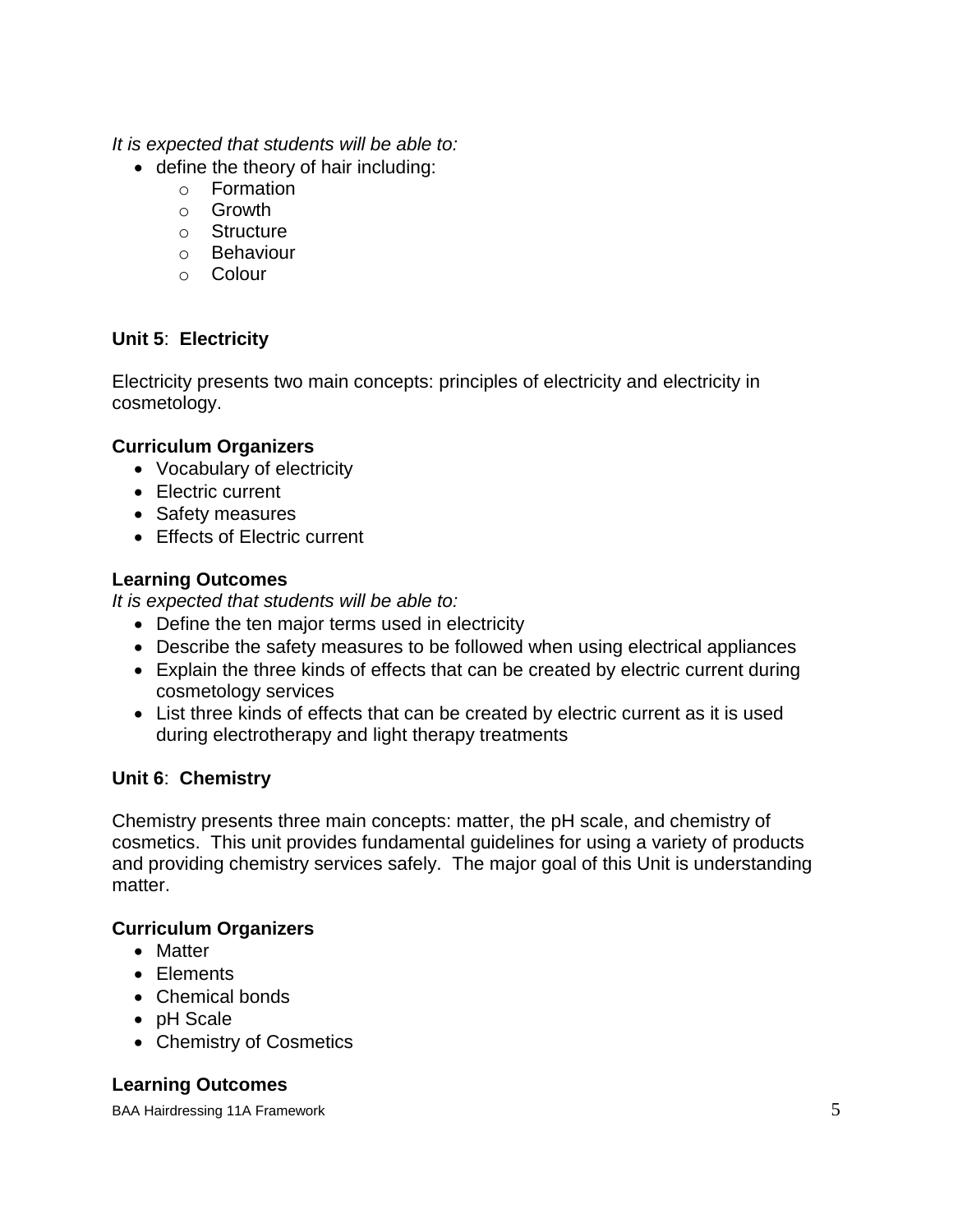*It is expected that students will be able to:*

- List the five elements of hair
- Describe the structure and behaviour of atoms and bonds
- Describe the ph scale and values associated with water, acids, and alkalines
- Identify the precautions necessary for various classifications of chemicals when working with professional products and cosmetics

# **Unit 7**: **Hair Cutting**

Hair cutting presents two main concepts: Hair cutting theory and Hair cutting procedures. This Unit provides fundamental guidelines for knowing and understanding the theory of hair cutting and performing hair cutting procedures.

# **Curriculum Organizers**

- Hair cutting Theory
- Hair cutting Procedures

#### **Learning Outcomes**

*It is expected that students will be able to identify:*

- The Hair cutting tools
- Areas of the head
- Fundamental cutting techniques used when cutting hair
- Proper procedures to achieve the basic haircuts
- Combining techniques within a haircut to achieve a variety of results

# **Unit 8**: **Overview**

Hairstyling presents four main concepts: hairstyling theory, thermal styling, wet styling and long hair styling. This unit provides fundamental guidelines for form and texture combined with direction and movement to create hairstyles. The major goal of this chapter is to understand hairstyling theory.

#### **Curriculum Organizers**

- Hairstyling
- Thermal styling
- Wet Styling
- Long Hair Styling

#### **Learning Outcomes**

*It is expected that students will be able to identify:*

• Primary hairstyling considerations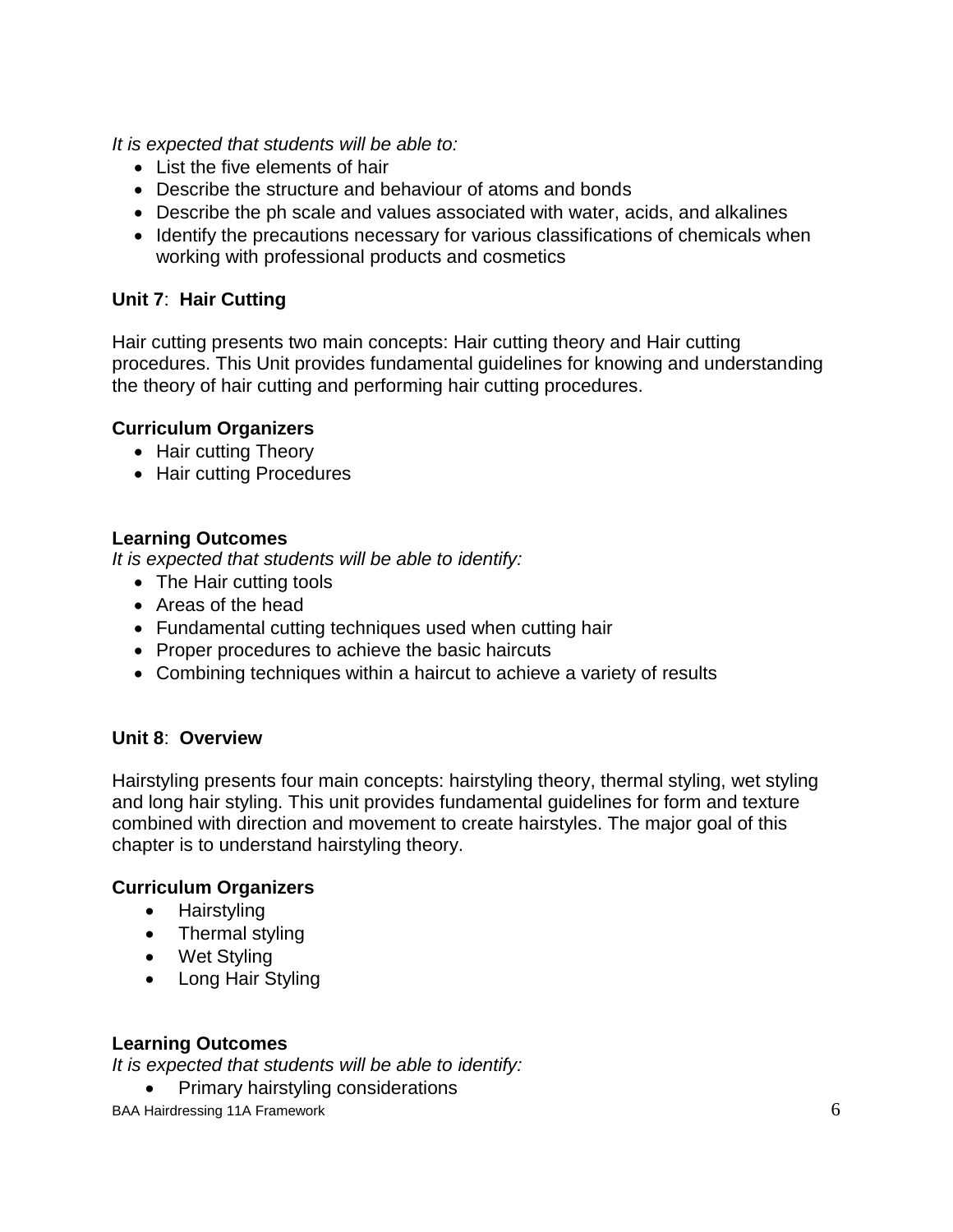- Fundamentals of hairstyling theory
- Hairstyling essentials
- Infection control and safety as they pertain to hairstyling
- Client consultation as it pertains to hairstyling

## **INSTRUCTIONAL COMPONENT**:

- Seminars & Lectures
- Charts and Webbing
- Vocabulary Development
- Grouping and Peer Work
- Cooperative analyses and critiques
- Problem solving techniques
- Demonstration videos
- Practical demonstrations
- Workbook

# **ASSESSMENT COMPONENT**:

Students will be assessed by a variety of formative and summative methods including:

- **Effective formative assessment via:** 
	- o Clearly articulated and understood learning intentions and success criteria
	- o Questions posed by students, peers and teachers to move learning forward
		- Discussions and dialogue
	- $\circ$  Feedback that is timely, clear and involves a plan
	- $\circ$  Students are resources for themselves and others peer and selfassessment
	- o Student ownership

Formative assessment used to adapt learning experiences and inquiry plans on an ongoing basis to meet specific learning goals.

Development, awareness and action, based upon metacognition intended to lead to learner independence and self-coaching.

Summative Assessment:

Summative assessments will be determined as students demonstrate proficiency/mastery toward particular learning outcomes. Summative assessments and final grades will reflect the following:

 Students will work collaboratively with the teacher to determine summative achievement on assignments and letter grades based upon dialogue, and evidence of learning